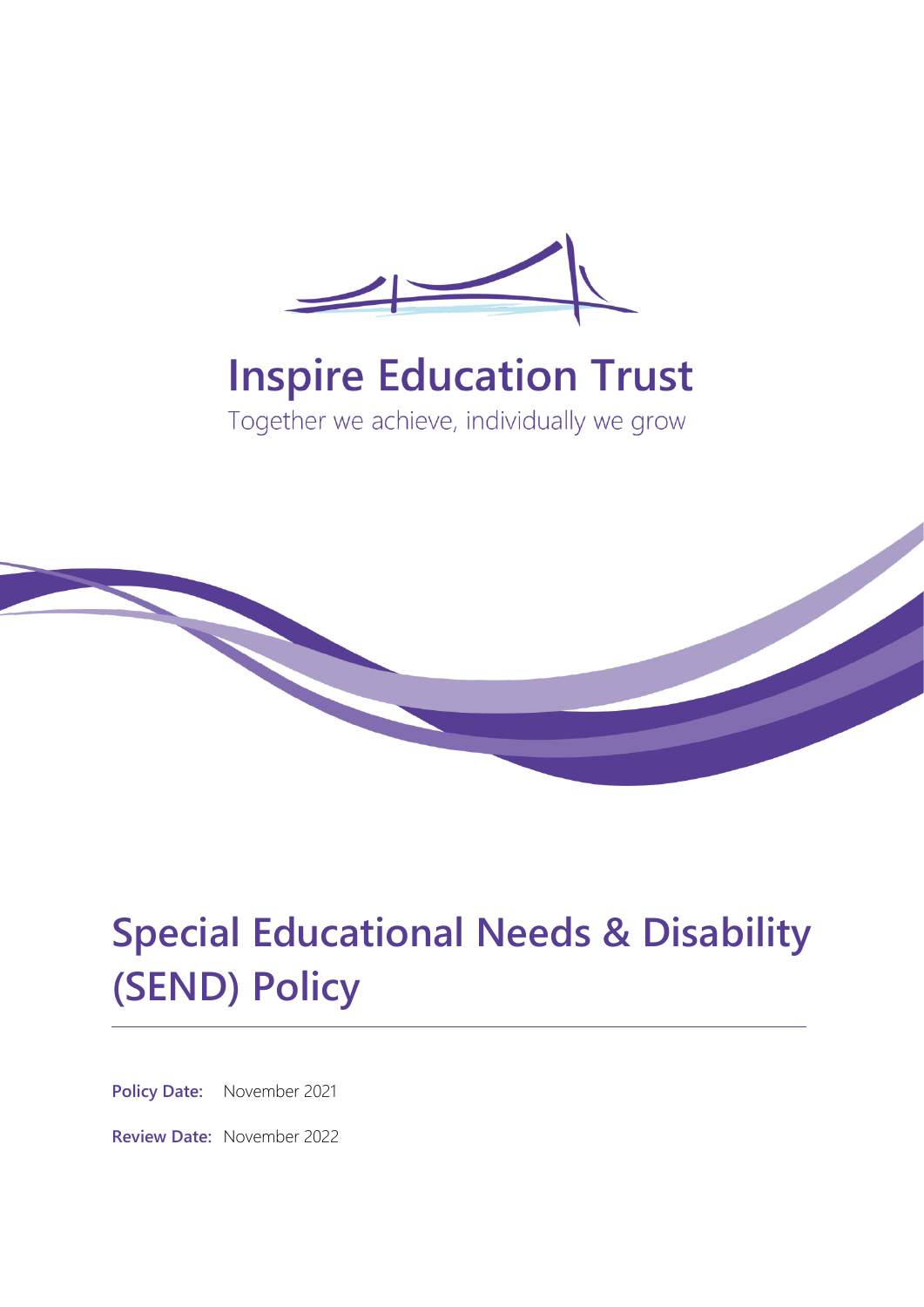# **Document History**

| Version | <b>Status</b> | Date          | Author      | Summary Changes  |
|---------|---------------|---------------|-------------|------------------|
|         |               | <b>Nov 21</b> | Amy Husband | Complete rewrite |
|         |               |               |             |                  |
|         |               |               |             |                  |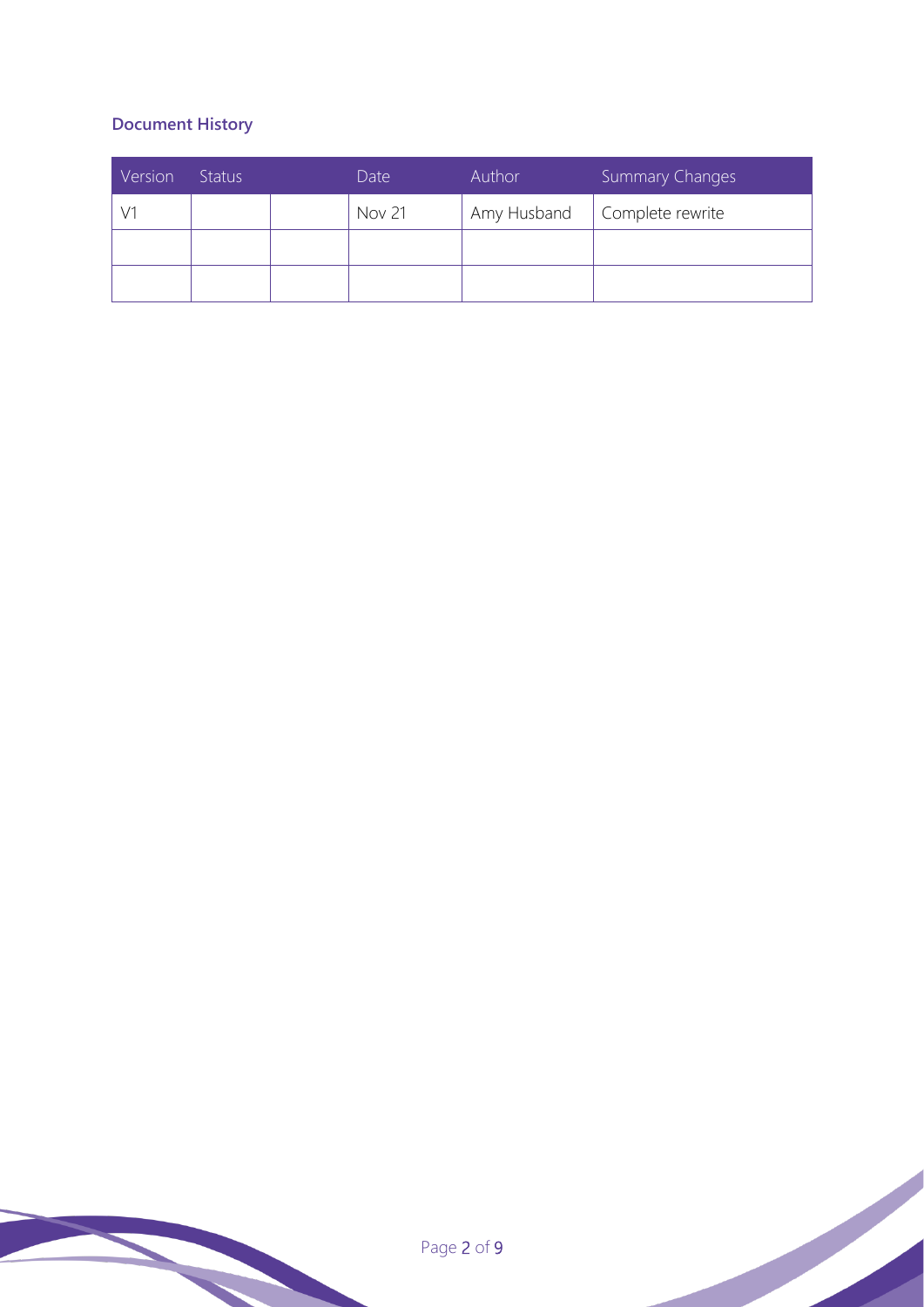# **1 Introduction**

1.1 The mission statement of our MAT talks of valuing the individuality of all of our children. We are committed to giving all our children every opportunity to achieve the highest of standards. This policy helps to ensure that this happens for all the children in our school – regardless of their age, gender, ethnicity, attainment, additional needs or background.

#### **2 Aims and Objectives**

- 2.1 Our MAT aims to be an inclusive MAT. This means that equality of opportunity must be a reality for all of our children. This policy, along with our school's Local Offer (available via school website) aims to support our staff to:
	- work closely with parents/carers, sharing information on children's progress and their individual needs;
	- continuously develop our ways of working to provide the highest quality of provision for all our children within the resources available;
	- meet the requirements of the Education Act (1996), the Special Educational Needs and Disabilities (SEND) Code of Practice (2014), and the Special Educational Needs and Disability Act (2001) and Part 3 of the Children and Families Act (2014);
	- encompass the Local Authority's "Local Offer" for Children with SEND;
	- facilitate a pupil's learning by identifying his/her individual needs and taking steps, cooperatively with other staff, to address those needs within the context of the National Curriculum, each school's curriculum as a whole, taking account of the SEND Code of Practice (2014);
	- respond to particular children flexibly according to the nature of their difficulties;
	- enable each pupil to become an independent and confident student.

# 2.2 The National Curriculum is our starting point for planning a curriculum that meets the specific needs of individuals and groups of children. We do this through:

- setting suitable learning challenges;
- responding to children's diverse learning needs;
- overcoming potential barriers to learning and assessment for individuals and groups of pupils;
- providing other curricular opportunities outside the National Curriculum to meet the needs of individuals or groups of children.
- 2.3 We achieve educational inclusion by continually reviewing what we do, through asking ourselves these key questions:
	- do all our children achieve as much as they can?
	- are there differences in the achievement of different groups of children?
	- what are we doing for those children who we know are not achieving their best?
	- are our actions effective?

#### **3 Adaptations to the curriculum and learning environment**

The Inspire Education Trust is very proud of the curriculum it offers its pupils. It is designed around engaging and exciting themes which appeal to children whilst providing a broad approach to learning, which is differentiated to meet individual needs and abilities. In order to do this, many steps are taken to support them through their learning journey. We provide a quality first teaching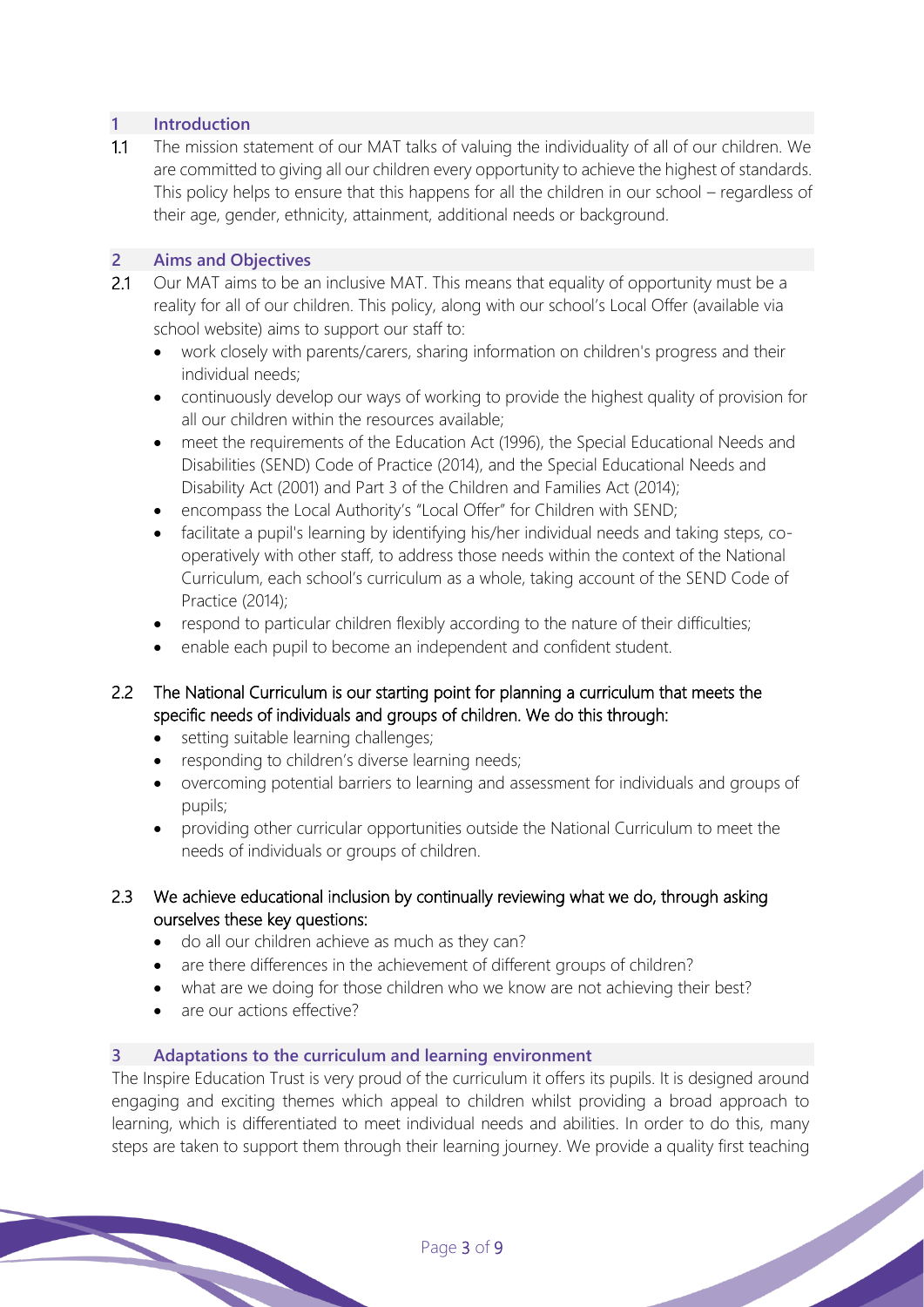approach. However, for some children there are occasions when further additional support may be needed to help them achieve and progress.

# 3.1 We make the following adaptations to ensure all pupils' needs are met:

- Differentiating our curriculum to ensure all pupils are able to access it, for example, by grouping, 1:1 work, teaching style, content of the lesson, etc.
- Adapting our resources and staffing
- Using recommended aids, such as laptops, coloured overlays, visual timetables, larger font, etc.
- Differentiating our teaching, for example, giving longer processing times, pre-teaching of key vocabulary, reading instructions aloud, etc.

Further examples of the types of additional support that may be offered can be sound in our school's Local Offer, available on our school website.

# 3.2 In addition to the adaptations listed above, all Teachers will ensure that children:

- feel secure and know that their contributions are valued;
- appreciate and value the differences they see in others;
- take responsibility for their own actions;
- are taught in groupings that allow them all to experience success;
- use materials that reflect a range of social and cultural backgrounds, without stereotyping;
- have a common curriculum experience that allows for a range of different learning styles;
- have challenging targets that enable them to succeed;
- are encouraged to participate fully, regardless of disabilities or medical needs.

#### **4 Roles and Responsibilities within SEND**

#### 4.1 Our SENCO will:

- manage the day to day operation of this policy;
- ensure that SEND provision for children is arranged;
- undertake the National Award for Special Educational Needs Co-ordination;
- manage the timetables of teaching assistants who support Special Educational Needs;
- report on the effectiveness of provision to the Senior Management team and the Governing Body;
- keep up to date with National and Local developments in relation to SEND and share good practice with all teachers;
- manage arrangements for monitoring, reviewing and evaluating the effectiveness of provision for SEND, including Individual Education Plans (IEPs);
- ensure the school's Local Offer and Accessibility Plan are reviewed and published annually on the school's website;
- ensure robust record keeping for children with SEND.

#### 4.2 The Leadership Team will:

- work closely with the SENCo to ensure whole-school monitoring activities include a sharp focus on the provision for pupils with SEND;
- plan how resources are used to support children in the most efficient, effective and equitable way;

set the Inclusive ethos within our school: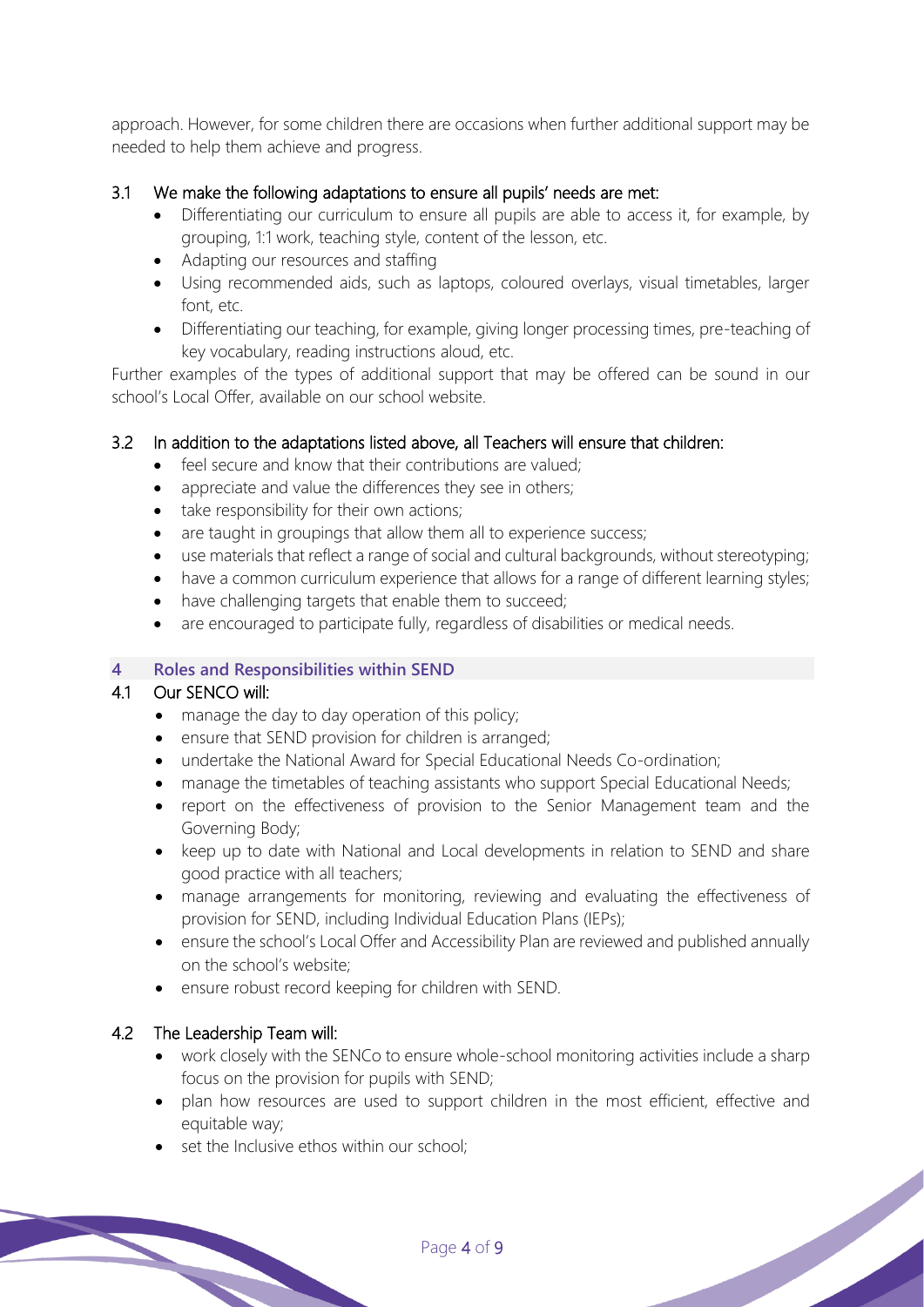• support the SENCo and Governors to share information transparently so that provision and outcomes for children with SEND can be robustly challenged by all stakeholders.

#### 4.3 Class Teachers will:

- identify children experiencing difficulties;
- discuss children with the SENCO and parents/carers;
- write and review Individual Educational Plans/Group Educational Plans for children School Action and School Action Plus in consultation with the SENCO;
- contribute to planning and provision to meet identified needs;
- contribute to monitoring and review procedures;
- seek to meet the needs of children with SEND within the overall framework of inclusion in the school.

# 4.4 Class Teachers will ensure that the work for children with SEND:

- takes account of their pace of learning and the equipment they use;
- takes account of the effort and concentration needed in oral work, or when using, for example, vision aids;
- is adapted or offers alternative activities in those subjects where children are unable to manipulate tools or equipment, or use certain types of materials;
- allows opportunities for them to take part in educational visits and other activities linked to their studies;
- uses assessment techniques that reflect their individual needs and abilities.

#### 4.5 Directors and Governors will:

- identify at least one named Director with responsibility for Trust SEND
- identify at least one named governor with responsibility for SEND
- support and challenge school leaders based on findings from SEND monitoring
- meet with the SENCo at least annually to discuss provision, including Statutory Duties, school-based SEND information and the school's self-evaluation of SEND provision.
- use their best endeavours to ensure that children' special educational needs are identified and provided for;
- ensure that the school has effective procedures for ensuring that parents/carers are informed when special provision is made for children.

#### **5 Identifying pupils with SEN and assessing their needs**

- 5.1 We will assess each pupil's current skills and levels of attainment on entry, which will build on previous settings and Key Stages, where appropriate. Class teachers will make regular assessments of progress for all pupils and identify those whose progress:
	- Is significantly slower than that of their peers starting from the same baseline
	- Fails to match or better the child's previous rate of progress
	- Fails to close the attainment gap between the child and their peers
	- Widens the attainment gap

This may include progress in areas other than attainment (eg. social skills);

Slow progress and low attainment will not automatically mean a pupil is recorded as having SEN. When deciding whether special educational provision is required, we will start with the desired outcomes, including the expected progress and attainment, and the views and the wishes of the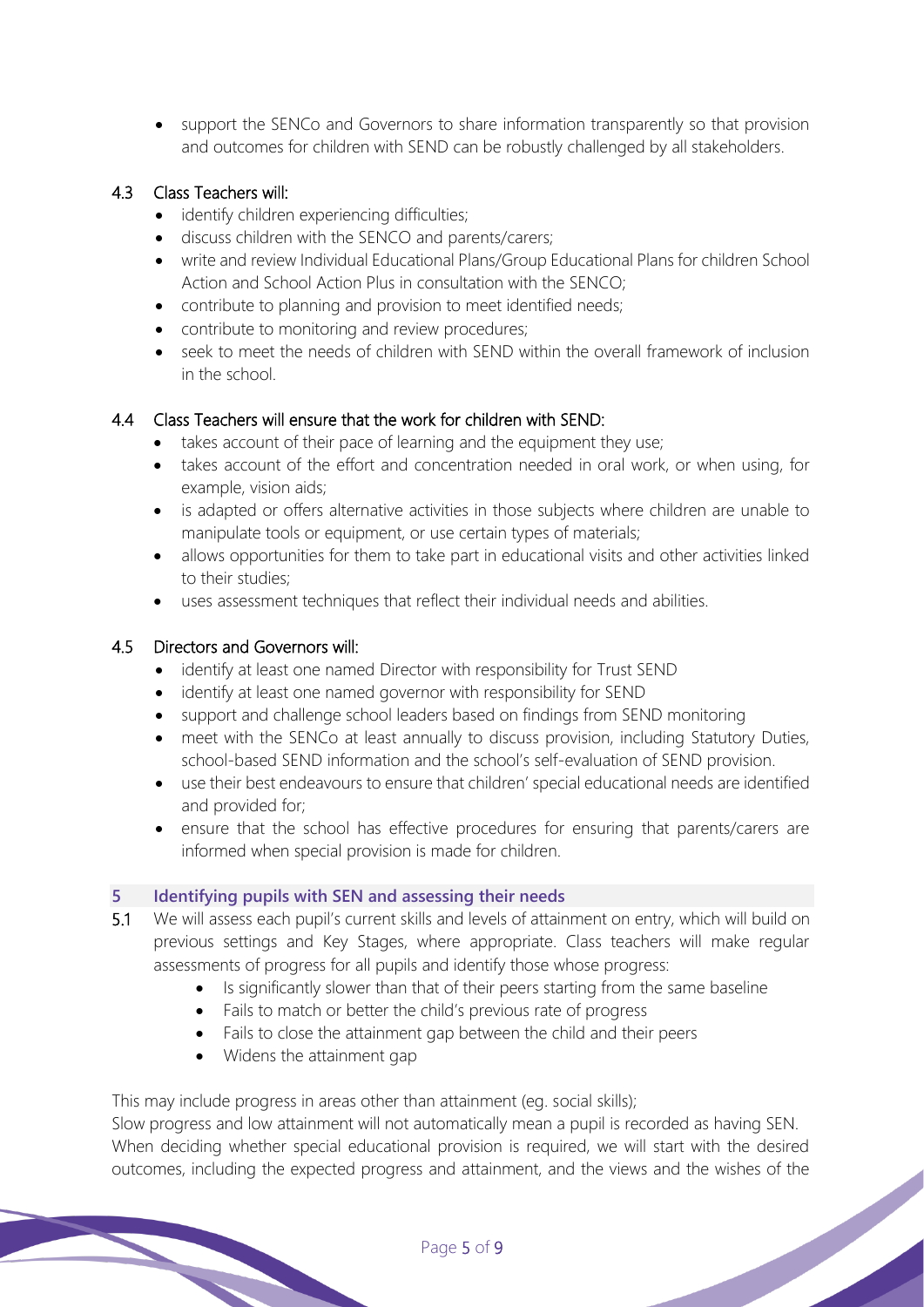pupil and their parents. We will use this to determine the support that is needed and whether we can provide it by adapting our core offer, or whether something different or additional is needed.

# 5.2 Consulting and involving pupils and parents

The Class Teacher and/or SENCo will have an early discussion with the pupil and their parents when identifying whether they need special educational provision. These conversations will make sure that:

- Everyone develops a good understanding of the pupil's areas of strength and difficulty
- We take into account the parents' concerns
- Everyone understands the agreed outcomes sought for the child
- Everyone is clear on what the next steps are

Notes of these early discussions will be added to the pupil's record.

We will formally notify parents when it is decided that a pupil will receive SEN support.

#### 5.3 Assessing and reviewing pupils' progress towards outcomes

We will follow the graduated approach and the four-part cycle of assess, plan, do, review. The class or subject teacher will work with the SENCO to carry out a clear analysis of the pupil's needs. This will draw on:

- The teacher's assessment and experience of the pupil
- Their previous progress and attainment or behaviour
- Other teachers' assessments, where relevant
- The individual's development in comparison to their peers and national data
- The views and experience of parents
- The pupil's own views
- Advice from external support services, if relevant

The assessment will be reviewed regularly.

All teachers and support staff who work with the pupil will be made aware of their needs, the outcomes sought, the support provided, and any teaching strategies or approaches that are required. We will regularly review the effectiveness of the support and interventions and their impact on the pupil's progress.

#### **6 Working in partnership with other agencies**

6.1 In some circumstances it is necessary for a multi-disciplinary approach in order to best support the pupil. Our school works in close collaboration with services such as:

- Health (GP, Health Visitor, Paediatrician, CAMHS)
- Speech and Language Therapy (SaLT)
- Educational Psychology Service (EPS)
- Local Authority specialist SEND teachers
- Occupational Therapy (OT)
- Communication and Interaction Support Service (CIASS)
- Voluntary sector organisations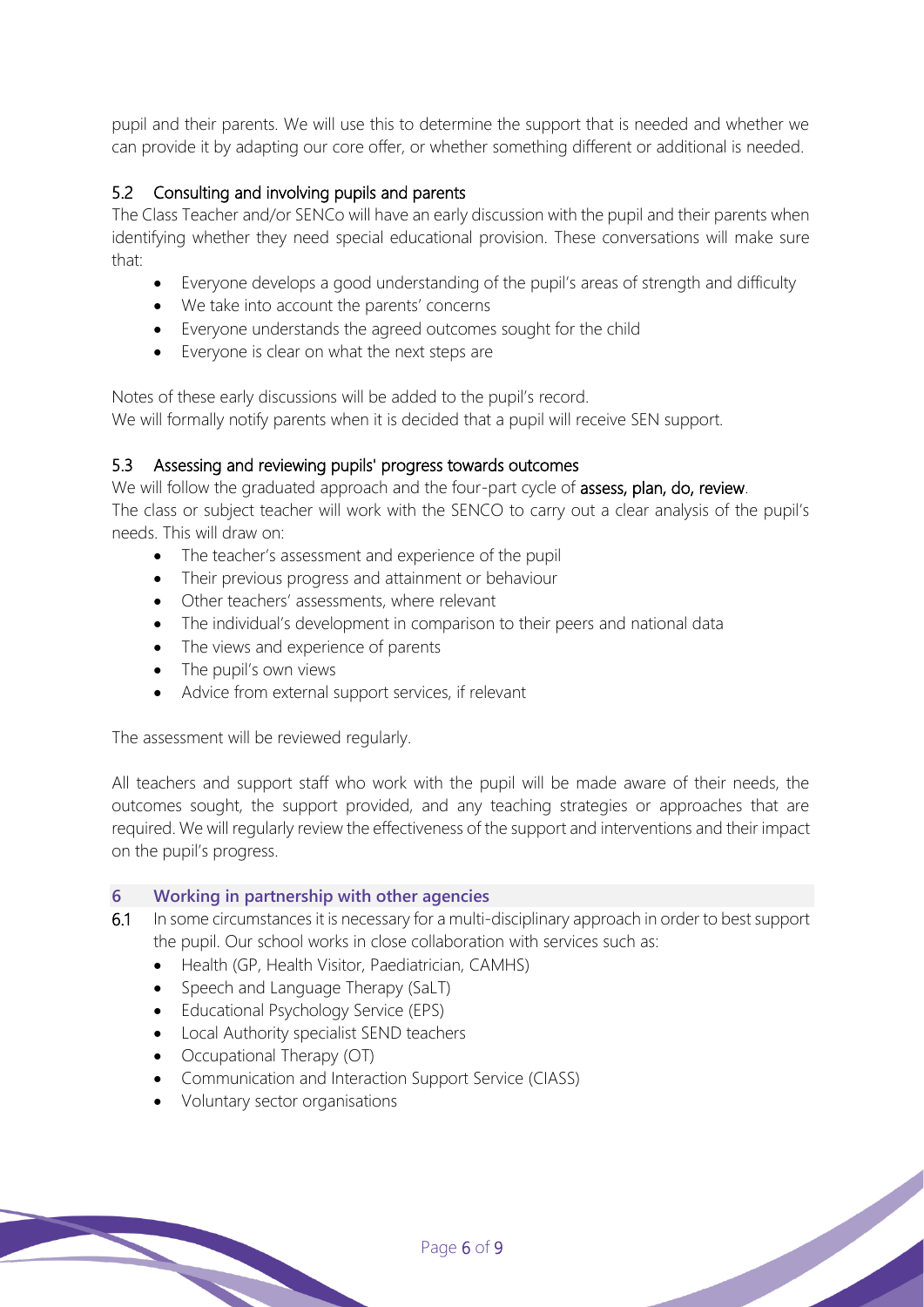6.2 Where it is our professional opinion that a referral to an external service/agency is required, we will discuss this with parents/carers and provide a copy of any paperwork that we complete or receive, with confirmation of the date it was sent.

#### **7 Admission Arrangements**

#### 7.1 Before children come to school we will:

- note children who have already been identified as having SEND, and collect information about their educational history;
- collect information about the pupil's educational history from the last school attended by the pupil, any educational support services who may have been involved with the pupil, and from the parents/carers.

#### 7.2 Once children arrive in school, we will:

- undertake a range of assessments to identify children with special educational needs and establish their strengths and areas of difficulty;
- review any existing Individual Educational Plans (IEPs) in consultation with the pupil's parents/carers;
- discuss the placement of the pupil on the school's SEND register with parents/carers;
- make sure that information about children' SEND is passed on to appropriate school staff;
- provide parents/carers information about the Coventry Parent Partnership Service (SENDIASS)

#### 7.3 When children leave the school we will:

- pass on information about the pupil's educational history to any receiving school;
- complete other transfer documentation as required.

#### **8 Disapplication and Modification**

- 8.1 The MAT can, where necessary, modify or disapply the National Curriculum and its assessment arrangements. Our MAT policy is to do this only in exceptional circumstances. The MAT makes every effort to meet the learning needs of all its children without recourse to disapplication or modification. We achieve this through greater differentiation of the child's work, or through the provision of additional learning resources. When necessary, we also support learning through appropriate external specialists. In such cases, teachers work closely with these agencies to support the child.
- 8.2 In exceptional circumstances we may decide that modification or disapplication is the correct procedure to follow. We would only do this after detailed consultation with parents and the Local Education Authority. The Local Governing Board with responsibility for special educational needs would also be closely involved in this process. We would ensure that every effort had been made to provide the necessary support from within the school's resources before considering such action.
- 8.3 Should we go ahead with modification or disapplication, we would do so through:
	- Section 364 of the Education Act 1996. This allows modification or disapplication of the National Curriculum, or elements of it, through a an Education, Health and Care Plan (EHCP)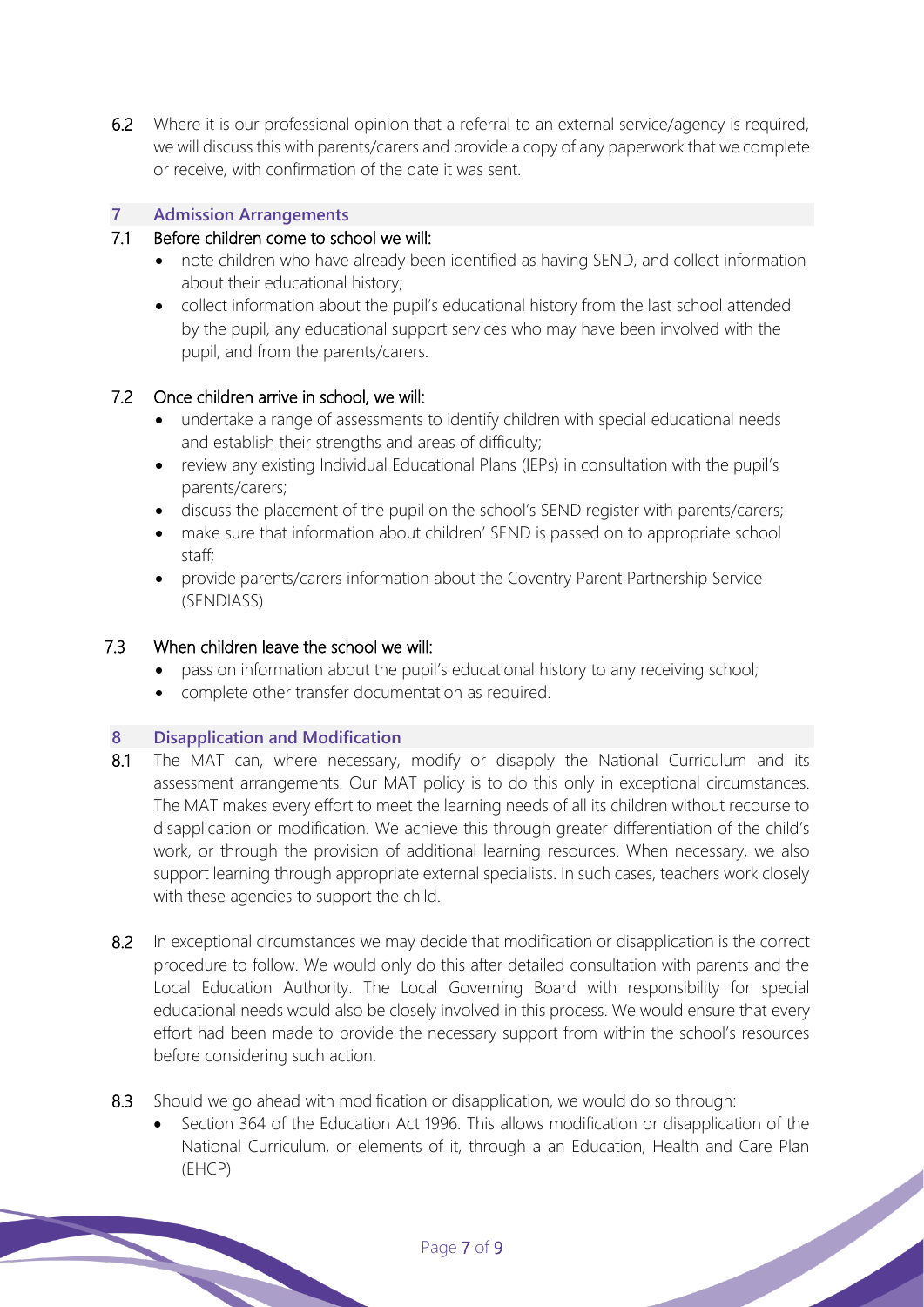• Section 365 of the Education Act 1996. This allows the temporary modification or disapplication of the National Curriculum, or elements of it.

#### **9 Links with other policies and documents**

- 9.1 This policy should be read alongside the following documents:
	- The school's Local Offer (available on the school website)
	- The school's Accessibility Plan (available on the school website)
	- Supporting pupils with medical conditions policy

#### **10 Summary**

10.1 In our MAT the teaching and learning, achievements, attitudes and well-being of every child are important. We follow the necessary regulations to ensure that we take the experiences and needs of all our children into account when planning for learning.